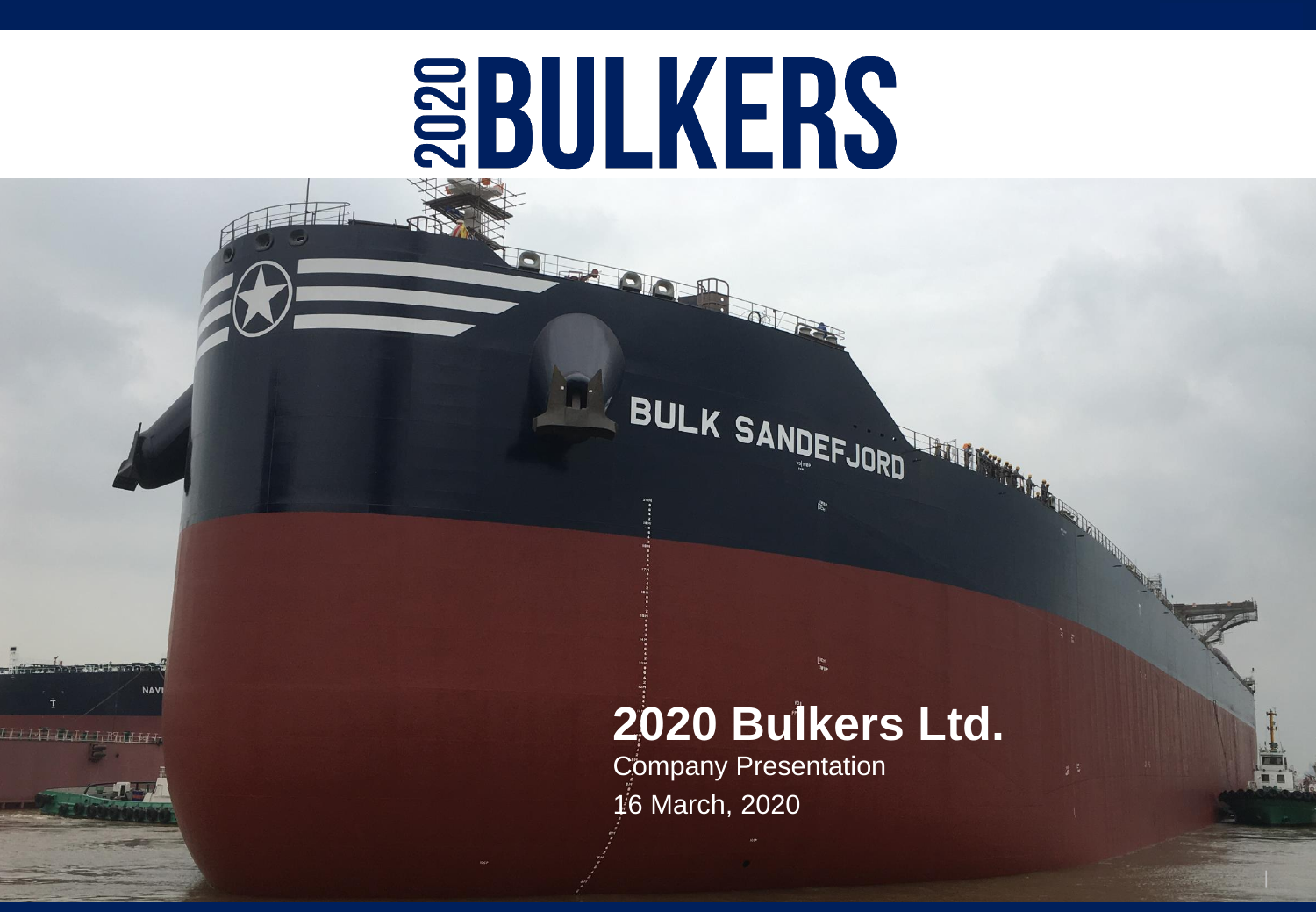This presentation (the "**Presentation**") has been prepared by 2020 Bulkers Ltd. (the "**Company**") and is made 16 March, 2020 solely for information purposes. The Presentation does not constitute any recommendation to buy, sell or otherwise transact with any securities issued by the Company.

No representation, warranty or undertaking, express or implied, is made by the Company and no reliance should be placed on the fairness, accuracy, completeness or correctness of the information or the opinions contained herein. The Company shall have no responsibility or liability whatsoever (for negligence or otherwise) for any loss arising from the use by any person or entity of the information set forth in the Presentation. All information set forth in the Presentation may change materially and without notice. In making the Presentation public the Company undertakes no obligation to provide additional information or to make updates thereto. The information set forth in the Presentation should be considered in the context of the circumstances prevailing at the date hereof and has not been and will not be updated to reflect material developments which may occur after such date unless specifically stated in such update(s).

Matters discussed in the Presentation include "forward looking statements". "Forward looking statements" are statements that are not historical facts and are usually identified by words such as "believes", "expects", "anticipates", "intends", "estimates", "will", "may", "continues", "should" etc. These "forward looking statements" reflect the Company's beliefs, intentions and current expectations concerning, among other things, the Company's results, financial condition, liquidity position, prospects, growth and strategies. "Forward looking statements" include statements regarding: objectives, goals, strategies, outlook and growth prospects, future plans, events or performance and potential for future growth, liquidity, capital resources and capital expenditures, economic outlook and industry trends, developments in the Company's market, the impact of regulatory initiatives and the strength of the Company's competitors. "Forward looking statements" involve risks and uncertainties because they relate to events and depend on circumstances that may or may not occur in the future. The "forward looking statements" included herein are based upon various assumptions, many of which, in turn, are based upon further assumptions. This includes, without limitation, the Company's review of historical operating trends, data contained in the Company's records and data available from third parties. Although the Company believes that these assumptions were reasonable when the relevant statements were made, they are inherently subject to significant known and unknown risks, uncertainties, contingencies and other factors which are difficult or impossible to predict and which are beyond the Company's control. "Forward looking statements" are not guarantees of future performance and such risks, uncertainties, contingencies and other important factors which are inherent thereto could cause the actual results of operation, financial condition and liquidity position of the Company or the industry in which it operates to differ materially from those results which, expressed or implied, are contained herein. No representation to the effect that at any of the "forward looking statements" or forecasts will come to pass or that any forecasted result will be achieved are made.

The Presentation and the information contained herein does not constitute or form a part of and should not be construed as an offer for sale or subscription or of solicitation or invitation of any offer to subscribe for or purchase any securities issued by the Company.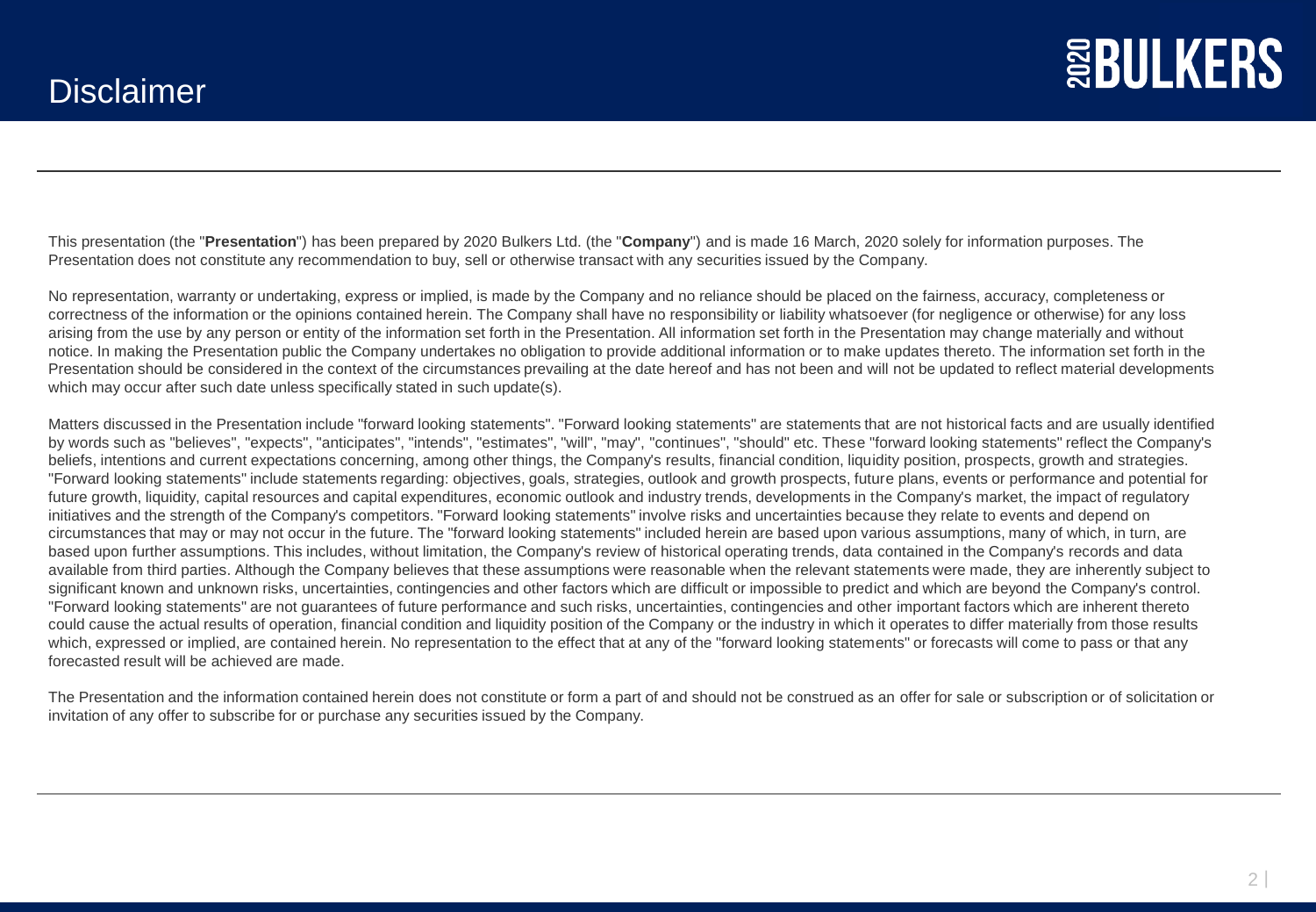# **SEBULKERS**

## Corporate and commercial update

|                                                              | 2020 balance | 2021     | 2022    |
|--------------------------------------------------------------|--------------|----------|---------|
| Available ship days                                          | 2 1 9 1      | 2920     | 2920    |
| Days on fixed timecharter                                    | 1 1 6 4      |          |         |
| Open/index linked days                                       | 1027         | 2920     | 2920    |
| G&A (USD mill)                                               | 2,2          | 2,2      | 2,2     |
| OPEX (USD mill)                                              | 10,3         | 14,6     | 15,2    |
| Debt Ammortization (USD mill)                                | 10,7         | 14,8     | 14,8    |
| Interest assuming 3M Libor 0,85% (USD mill)                  | 7,8          | 9,7      | 9,1     |
| <b>Operating Cash breakeven (USD mill)</b>                   | 31           | 41       | 41      |
| Fixed Charter coverage (USD mill)                            | 24           | $\Omega$ | 0       |
| Costs to be covered by open/index ships (USD mill)           | 7            | 41       | 41      |
| Operating Cash breakeven (USD/ship/day)                      | 14 13 6      | 14 14 6  | 14 14 6 |
| Operating Cash breakeven for open/index ships (USD/ship/day) | 6910         | 14 14 6  | 14 14 6 |
| Sensitivities - cash flow per share (USD)                    |              |          |         |
| Standard capesize rates +/- USD 1000 per day                 | 0,06         | 0,17     | 0,17    |
| HFO/LSFO spread +/- USD 50/ton                               | 0,06         | 0,18     | 0,18    |

| Ship name              |               | Delivery Charterer Rate |                                                                                 | <b>Charter expiry</b> |
|------------------------|---------------|-------------------------|---------------------------------------------------------------------------------|-----------------------|
| <b>Bulk Sandefjord</b> | Aug 19        | Koch                    | Index linked + scrubber benefit                                                 | <b>Aug 22</b>         |
| <b>Bulk Santiago</b>   | Sep 19        | Koch                    | 19525 until Dec 20, index linked + scrubber benefit thereafter Nov 21 - Jan 22  |                       |
| <b>Bulk Seoul</b>      | Oct 19        | Koch                    | 22 250 until Dec 20, index linked + scrubber benefit thereafter Dec 21 - Feb 22 |                       |
| <b>Bulk Shanghai</b>   | <b>Nov 19</b> | Glencore                | 22 673                                                                          | <b>Dec 20</b>         |
| <b>Bulk Shenzhen</b>   | Jan 20        | Glencore                | 21919                                                                           | <b>Dec 20</b>         |
| <b>Bulk Sydney</b>     | Jan 20        | Koch                    | Index linked + scrubber benefit                                                 | Jan 23                |
| Bulk Sao Paulo         | May 20        |                         |                                                                                 |                       |
| <b>Bulk Santos</b>     | <b>Jun 20</b> |                         |                                                                                 |                       |

- **Delivery dates for remaining two newbuilds confirmed for early May and June ~4 weeks total delay vs original schedule**
- **All newbuild capex is covered by cash at hand and comitted bank debt**
- **Operating cash breakeven for the balance of 2020 estimated at USD 14,136 per day**
- **53% of available ship days for 2020 fixed at average TCE of USD 21,591, gross**
- **Rates required for open or index-linked ships to achieve operating cash breakeven is estimated at USD 6,910 per day for the balance of 2020**
- **Forward freight market is in steep contango:**
	- **TC market for scrubber fitted Newcastlemax for the balance of 2020 is estimated at USD 19,700 per day1)**
	- **TC Market for scrubber fitted Newcastlemax for Q3 and Q4 is estimated at USD 22,680 per day1)**

1) Based on FFA curve as of 13 March, with 38% Newcastlemac premium and assumed 75% of scrubber benefits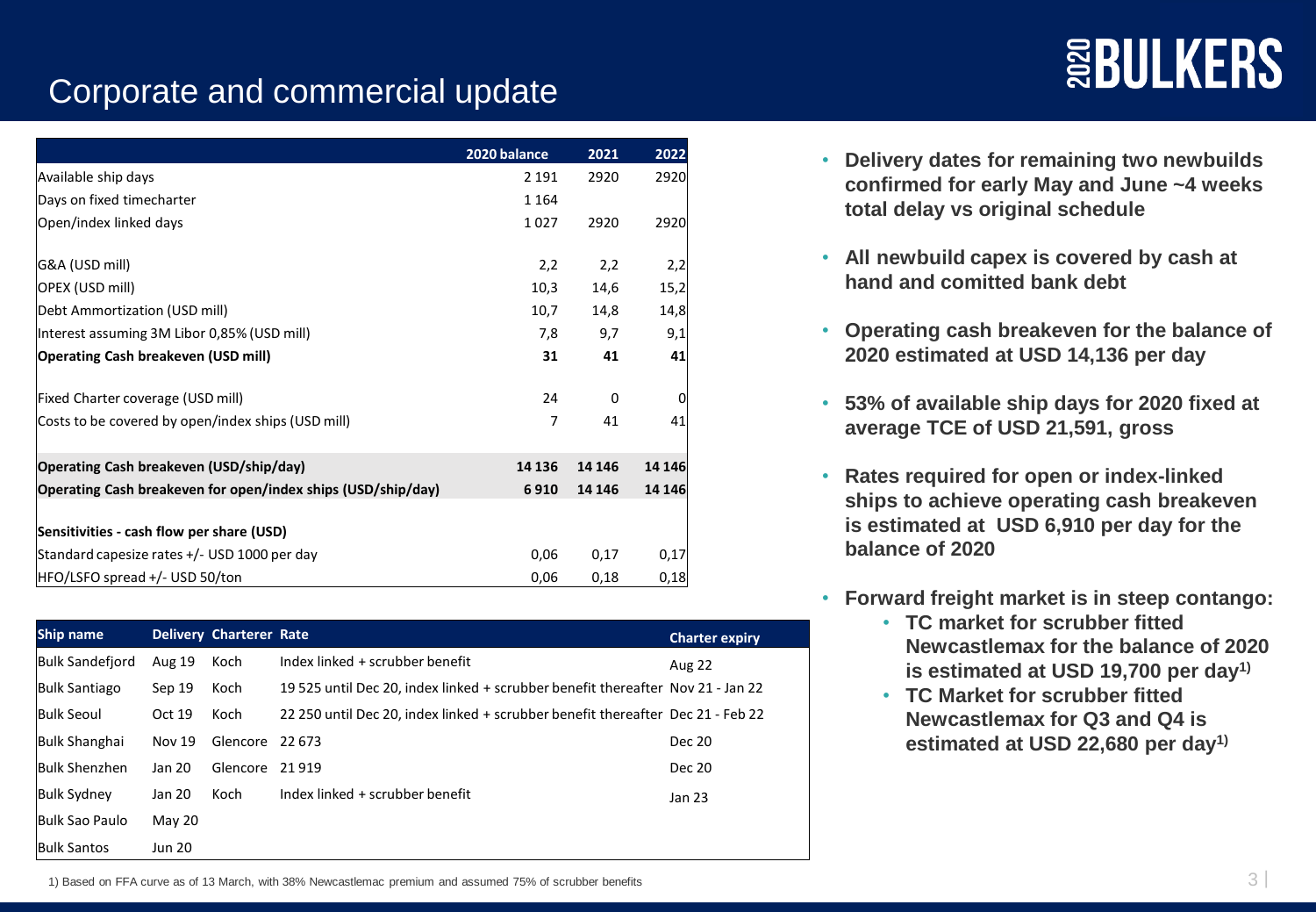### China has annouced significant stimulus, economic activity is normalizing

# **SEBULKERS**



- Seven provinces in China has launched ~USD 3,5 trillion of investment projects to combat the impact of the coronavirus on the economy
- The amount is ~6x the stimulus annouced in 2008-2009 following the Financial Crisis and more than 2x that amount if measured as a % of GDP
- Coal burn at China's six major coastal powerplants is currently down 12% year over year
- **Traffic congestion in five major Chinese cities** is back around normal levels

26.02.2020

11/03.2020

Source: Arrow Shipbroking Group, Commodeore Research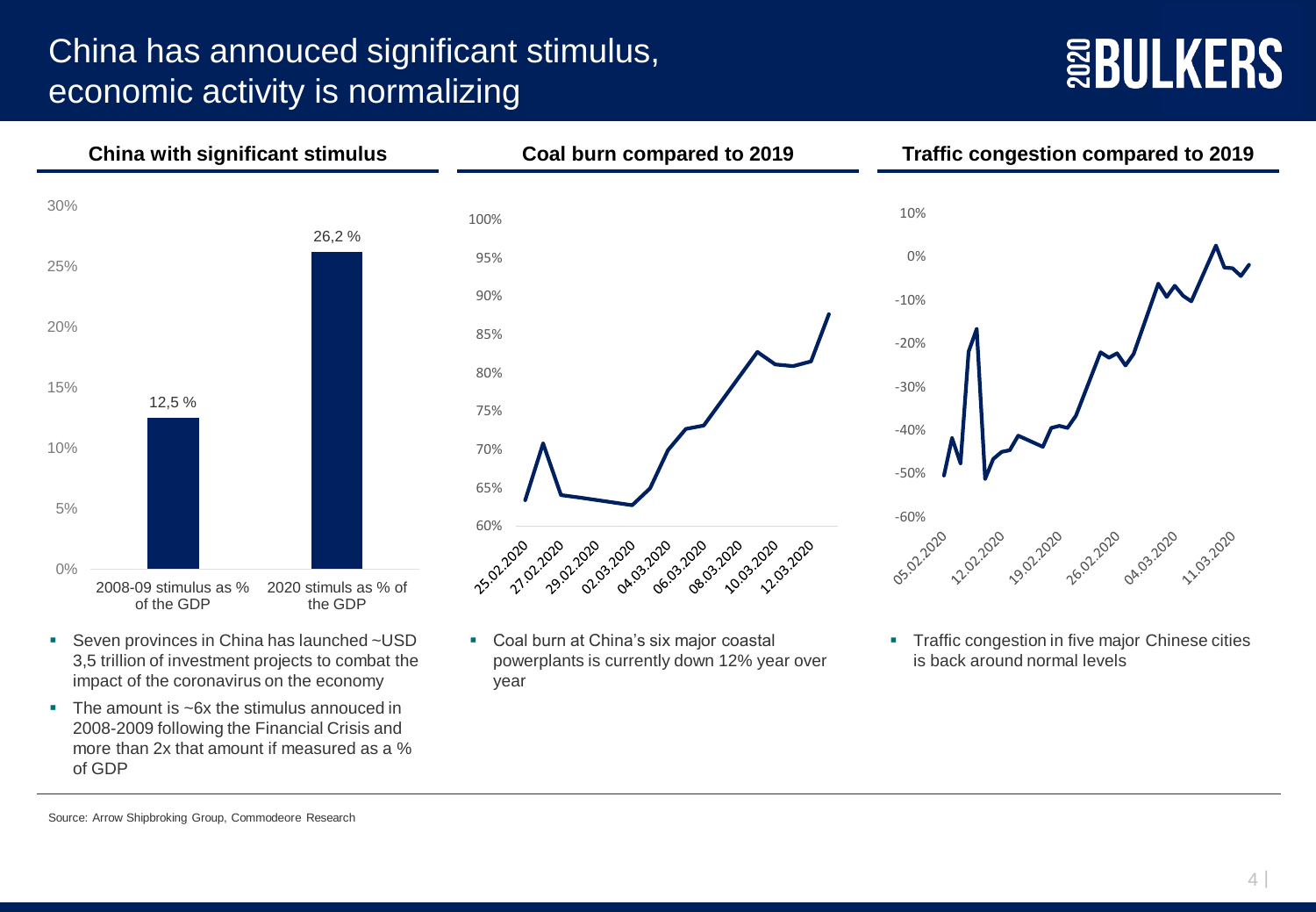### Chinese iron ore demand has held up well, but more Brazilian export volumes are needed to balance Capesize market

# **SEULKERS**





#### **Chinese Iron Ore imports has held up well While Iron Ore inventories have continued to draw**



#### **Steel inventories above normal – to be digested by stimulus? Main issue for the Capesize market is low Brazil exports YTD**



Source: Arrow Shipbroking Group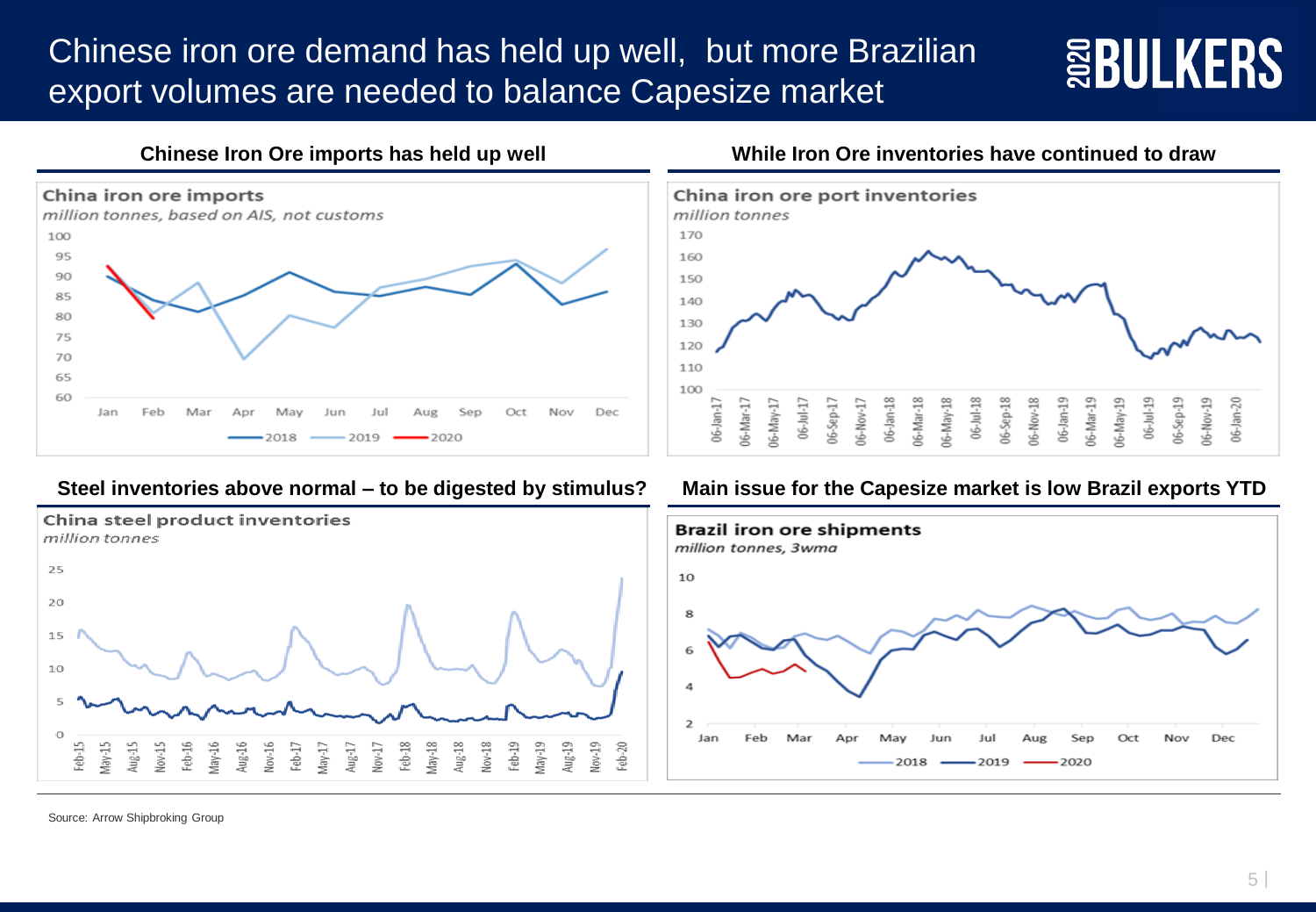### Brazil iron ore exports should be picking up with Vale and CSN guiding for significant increase in exports 2Q-4Q vs Q1 2020

**Strong correlation Vale sales, Brazil exports and Cape rates Comments**



#### 110 35 000 105 30 000 100 Volumes estimated Brazil IO exports, Million Tons Brazil IO exports,Million Tons above Q1 levels based on 25 000 95 Baltic 5TC Capesize Index Vale and **CSN** guidance1926<br>20 00000<br>20 0000 90 Capesize rates 85 5TC 80 15 000 75 70 10 000 65 5 000 60 2020-02-020 Brazil exports **- Capesize rate**

- AIS data suggests Iron Ore exports from Brazil will be around 66 million tons in Q1

- Vale and CSN has guided total exports of 387 million tons for 2020, implying run-rate exports in Q2-Q4 will be ~60%
- There has been a strong correlation historically between Vale sales volumes, Brazilian Iron Ore Exports and

Sources: Vale, CSN, Arrow Shipbroking Group